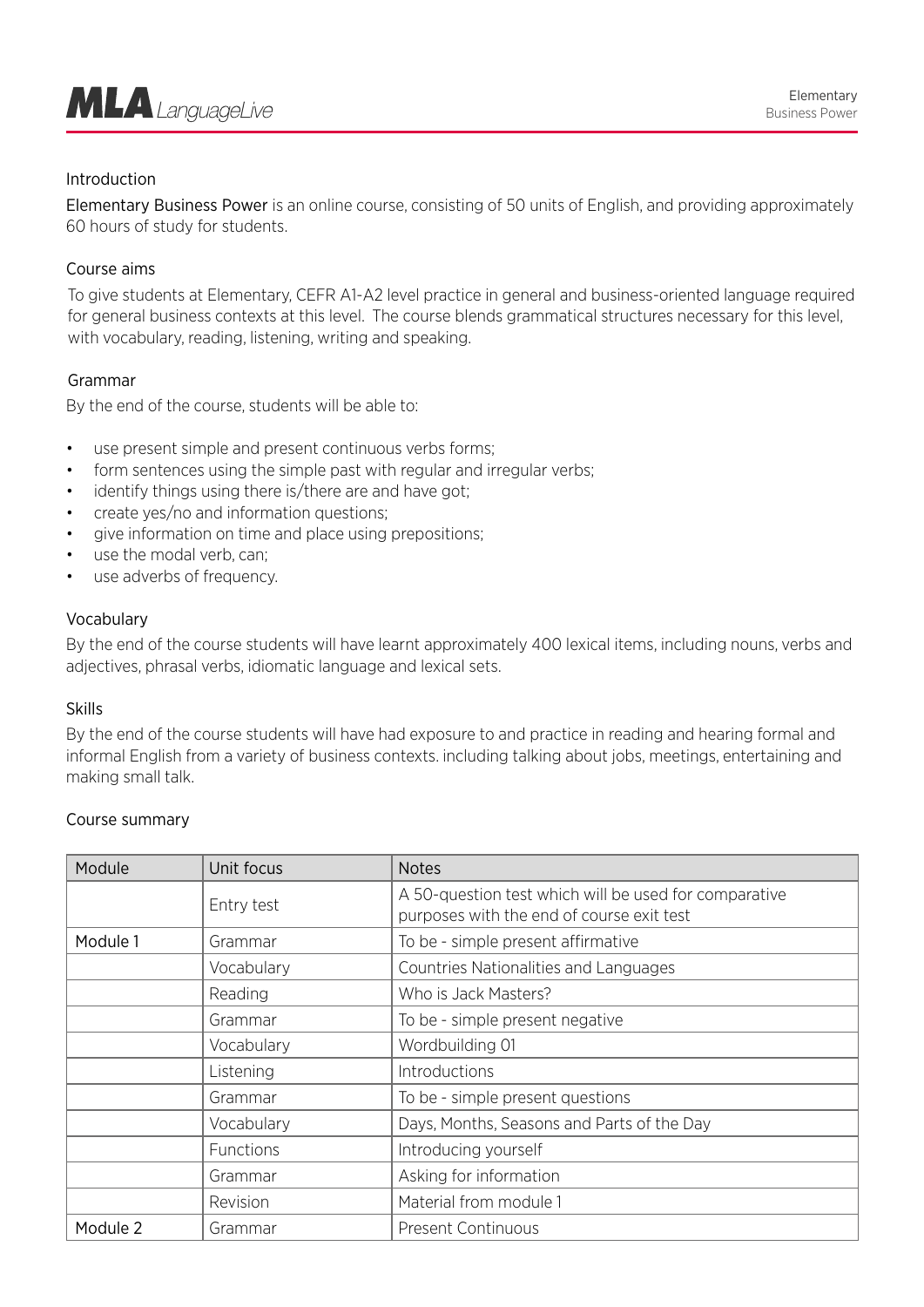|          | Vocabulary | Jobs                                  |
|----------|------------|---------------------------------------|
|          | Reading    | A day in the life of                  |
|          | Grammar    | Present Simple and Present Continuous |
|          | Vocabulary | Adjective opposites                   |
|          | Listening  | Small talk                            |
|          | Grammar    | Have got                              |
|          | Vocabulary | Wordbuilding 02                       |
|          | Functions  | Making small talk                     |
|          | Grammar    | Possessive adjectives                 |
|          | Grammar    | Phrasal verbs 1                       |
|          | Revision   | Material from module 2                |
|          |            |                                       |
| Module 3 | Grammar    | Prepositions of time                  |
|          | Vocabulary | Important verbs                       |
|          | Reading    | Four business memos                   |
|          | Grammar    | Adverbs of frequency                  |
|          | Vocabulary | Numbers                               |
|          | Listening  | An induction                          |
|          | Grammar    | Demonstratives                        |
|          | Vocabulary | Wordbuilding 03                       |
|          | Functions  | Describing your business or job       |
|          | Spelling   | Spelling                              |
|          | Revision   | Material from module 3                |
|          |            |                                       |
| Module 4 | Grammar    | Simple Past - Regular verbs           |
|          | Vocabulary | Telling the time                      |
|          | Reading    | Oil crisis                            |
|          | Grammar    | Irregular verbs                       |
|          | Vocabulary | Transport                             |
|          | Listening  | Business meeting introduction         |
|          | Grammar    | Articles                              |
|          | Vocabulary | Wordbuilding 04                       |
|          | Functions  | Meetings: asking for clarification    |
|          | Vocabulary | Phrasal verbs 2                       |
|          | Revision   | Material from module 4                |
|          |            |                                       |
| Module 5 | Grammar    | There is/There are                    |
|          | Vocabulary | Adjectives of character               |
|          | Reading    | Staff meeting minutes                 |